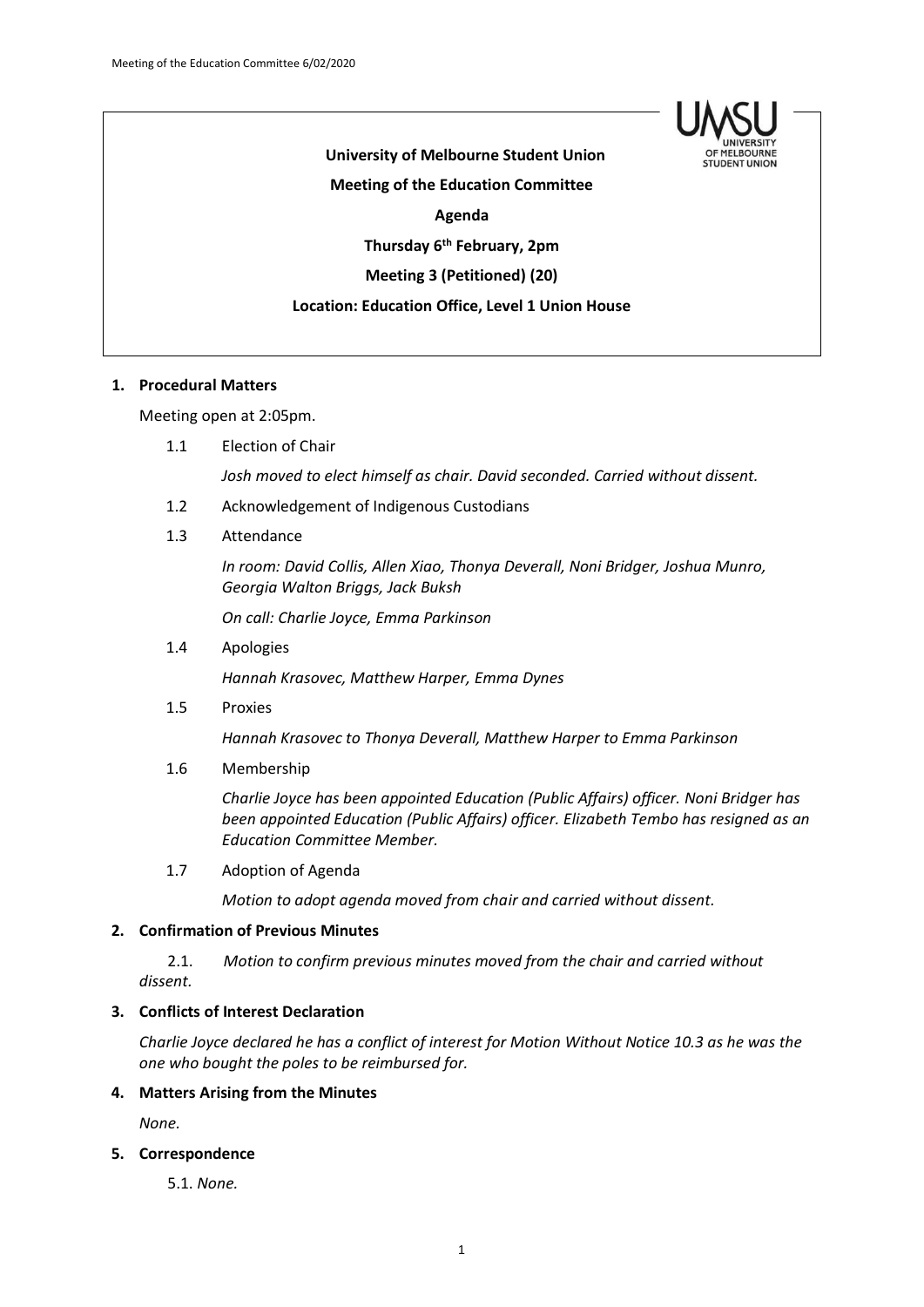### **6. Office Bearer Reports**

*None given.*

### **7. Other Reports**

*None.*

# **8. Operational Business**

8.1. Operations Sub-Committee Authorisation

**Motion:** To delegate to Operations Sub-Committee for budgetary expenditure up to \$1000 for each Education Department budget line. Moved: Noni Bridger Seconded: Georgia Walton Briggs

*Carried Without Dissent*

# **9. Motions on Notice**

*None.*

*Emma Parkinson dropped call. Quorum lost at 2:14.*

*Emma Parkinson called in back on phone. Quorum regained at 2:15.*

# **10. Motions Without Notice**

10.1. Outstanding Invoice Payment

Last year at committee meeting 7 (19) of the Education committee \$2000 was passed for the purpose of printing promotion materials for the August 9th NDA for Climate Action. One of the proposals in this motion included the cost of putting up banners on the side of Union House to advertise the rally. It has come to the attention of the Education department and staff that the invoice for these banners was not paid during last year's term and has resulted in an outstanding bill for \$896.50. Between now and the discovery of the invoice, Operations Sub-Committee elected to pay the bill from the Whole of Union fund and we are required to reimburse the amount.

**Motion:** To pass \$896.50 to pay an outstanding invoice from the 2019 budget for banners on the side of Union House out of the Special Projects and Events budget line, to be reimbursed to the Whole of Union fund.

Moved: Charlie Joyce Seconded: Noni Bridger

*Carried Without Dissent*

## *Jack Buksh left room at 2:13*

# 10.2. My Timetable Survey

**COLIM**, *IMITIME CALLE,*<br>On Monday the 10th of February, the semester one timetables will be released to students based upon preferences they submitted earlier. Many students have expressed concern over the new timetable preference system and the lack of communication to students regarding how to use it. Education will be promoting a survey to gather feedback from students about their experience with the new timetable given, good or bad, which will be released on the day that the timetables are released. In order to spread the reach of this important survey which will give students a chance to have a say over the new system, we would like to sponsor the post on Facebook to get the best possible reach to Unimelb students.